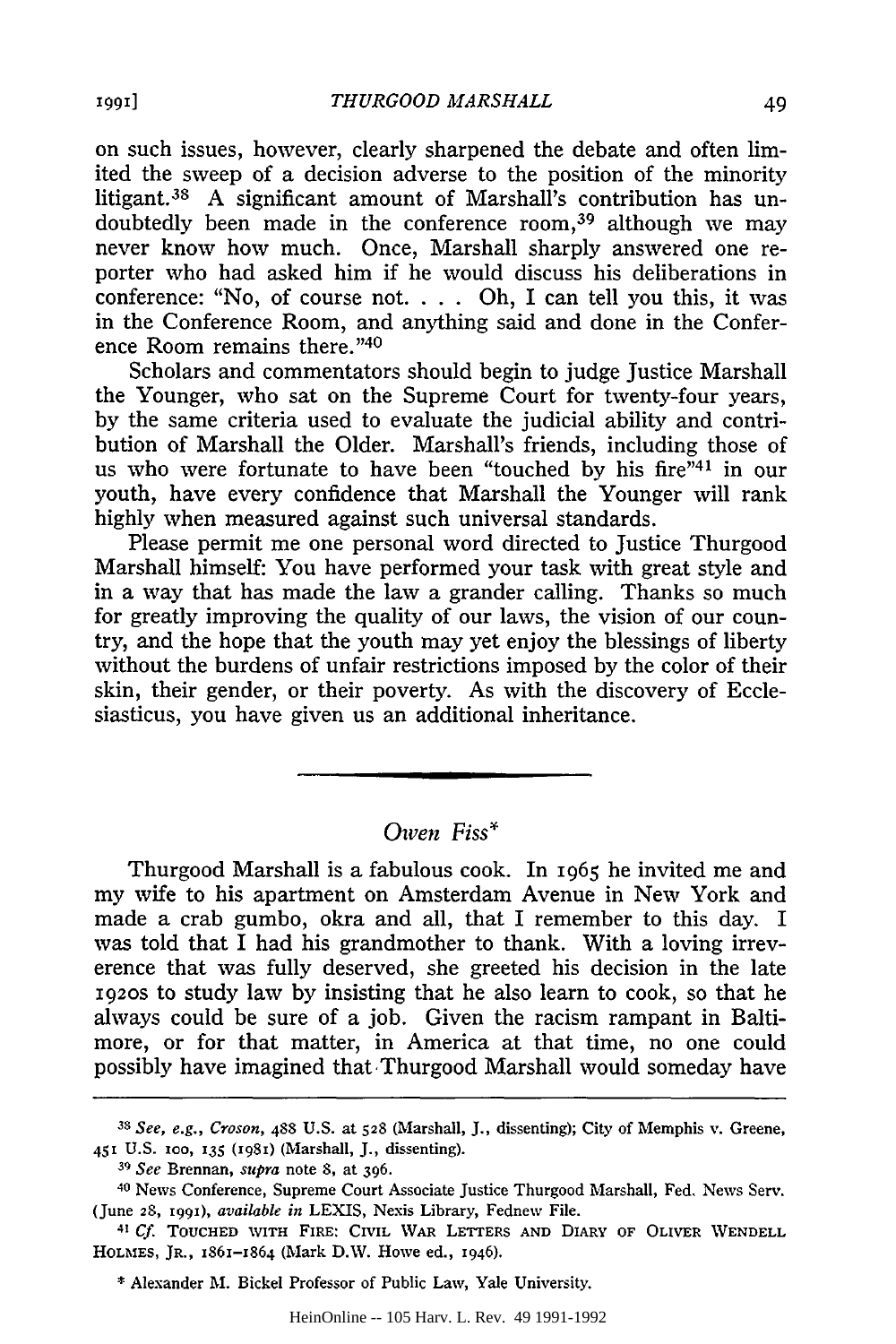the greatest legal career of the twentieth century: chief counsel for the petitioners in *Brown v. Board of Education,'* judge on the Court of Appeals, Solicitor General of the United States, and finally, Supreme Court Justice.

On many occasions the Justice assured his friends that he would never retire from the Supreme Court and that he intended to continue for the full term of his office, which he reminded us was for life. "I expect to die at 110, shot by a jealous husband," he quickly added.<sup>2</sup> Those familiar with his bravado, and who saw the toll of age, were not surprised by the decision to retire, for he was then eighty-three and had served on the Court for twenty-four years. But most others were shocked and also saddened by his retirement, for it seemed to spell the end, the very end, of an era.

In truth, that era had ended some twenty years ago, when Earl Warren, Hugo Black, William Douglas, and Abe Fortas stepped down and were replaced by Presidents Nixon and Ford with Justices who had a markedly different outlook. The Reagan appointees only made matters worse. Justice Marshall's retirement did not cause a shift in the balance of power on the Court, but it came a year after the retirement of his beloved friend and colleague, William Brennan, the only other Justice remaining from the coalition that moved and shaped the Court during the Warren era. Moreover, because Marshall was the lawyer responsible for the initial victory in *Brown,* his decision to withdraw from public life confirmed in a bold and dramatic way the troubled state of the Warren Court legacy.

In the chambers of the Supreme Court today, *Brown* and all that Marshall fought for stands in jeopardy. Although that case has not been overruled and probably never will be, it has been drained of its generative power. Rather than serving as an axiom and an inspiration, as it did in the 1960s, *Brown* is now tolerated as an exception to be cabined and limited. In almost all of the major school desegregation cases of the last two decades, from *Milliken v. Bradley3* in 1974 to *Board of Education v. Dowell4* in I991, Justice Marshall was on the losing side and rightly complained that the majority had betrayed *Brown.* This complaint has not been confined to school cases, but has extended to all manner of cases involving the Bill of Rights and the Civil War Amendments. The ruling coalition seems determined to deny the idealistic possibilities of the law so exalted by *Brown.*

Outside the Supreme Court, the situation is somewhat different, for many in the academy and the profession still take their bearings

**<sup>1</sup>** 347 U.S. 483 **(i954).**

<sup>2</sup> Juan Williams, *Marshall's Law,* WASH. POST, Jan. 7, i9go (magazine), at **12, 19.**

*<sup>3</sup>* 418 U.S. **717** (1974).

<sup>4</sup>**1i1** S. Ct. **630** (1991).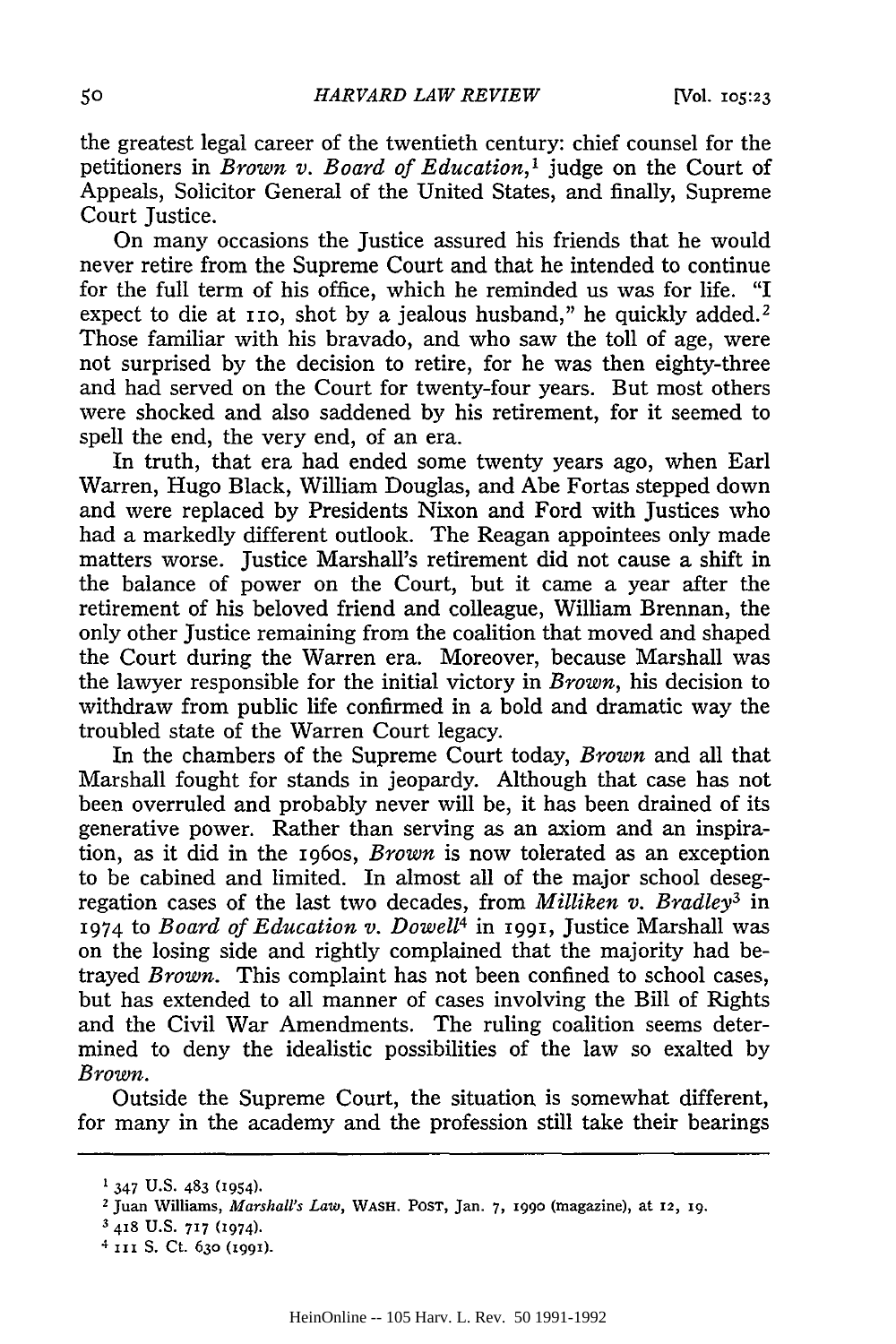from *Brown* and the other efforts of the Warren Court to actualize the nation's highest ideals. The result is an open and marked hostility between the Court and its primary constituency. Indeed, just the other day, Guido Calabresi, the Dean of the Yale Law School, invited to write this year's Supreme Court *Foreword,* began an article in the *New York Times* on this remarkable note: "I despise the current Supreme Court and find its aggressive, willful, statist behavior disgusting  $\ldots$ ...<sup>35</sup> Not everyone would agree with these characterizations, but they indicate the degree of estrangement from the Court that now exists in the law schools of the nation and perhaps beyond.

This rift between the Court and the profession started in the 1970s, has grown to striking proportions today  $-$  especially given the doubts that have arisen concerning Marshall's successor  $-$  and is likely to deepen in the future. Those inclined to oppose the Court face enormous challenges, not the least of which is the temptation to acquiesce and to savor the rewards of professional success. But at moments of weakness, we might well turn to Marshall for instruction. He has produced a body of dissents that reveal the errors of the present majority, but even more important than his words is the life he has lived, for it provides a standard by which we can measure our own. On the day after his retirement, a reporter asked him, "Justice Marshall, how do you want to be remembered?" and with a spontaneity that belongs only to the deepest truths, he answered: "That he did what he could with what he had."<sup>6</sup>

From the beginning, Thurgood Marshall fought for what was right, even when the chances of success were minute and the hardships great. He began the practice of law during the Great Depression, when he opened a one-man law office in Baltimore. Soon he started handling civil rights cases, although there was virtually no law in his favor and, of course, no prospect of a fee. He won a number of important victories, including one against the University of Maryland, and in 1936 he moved on to the national headquarters of the National Association for the Advancement of Colored People (NAACP) in New York. Two years later he became its chief counsel. At the time the NAACP was, to put it charitably, a fledgling organization. It had a shoestring budget and a minuscule staff  $-$  one or two lawyers and a secretary. Marshall once confessed that after a number of years he received a raise, but spent the entire amount  $-$  such as it was  $-$  on a single lunch at Luchows. Things improved for the NAACP after Marshall's victory in *Brown* and the subsequent confrontation with Governor Faubus in Little Rock, Arkansas. But for Marshall, the struggle continued.

**<sup>5</sup> Guido** Calabresi, *What Clarence Thomas Knows,* **N.Y. TIMES, July 28, 1991,** § **4,** at **i5.**

*<sup>6</sup>Excerpts from Marshall News Conference,* **L.A.** TIMtEs, **June 29, i99i,** at **A23 .**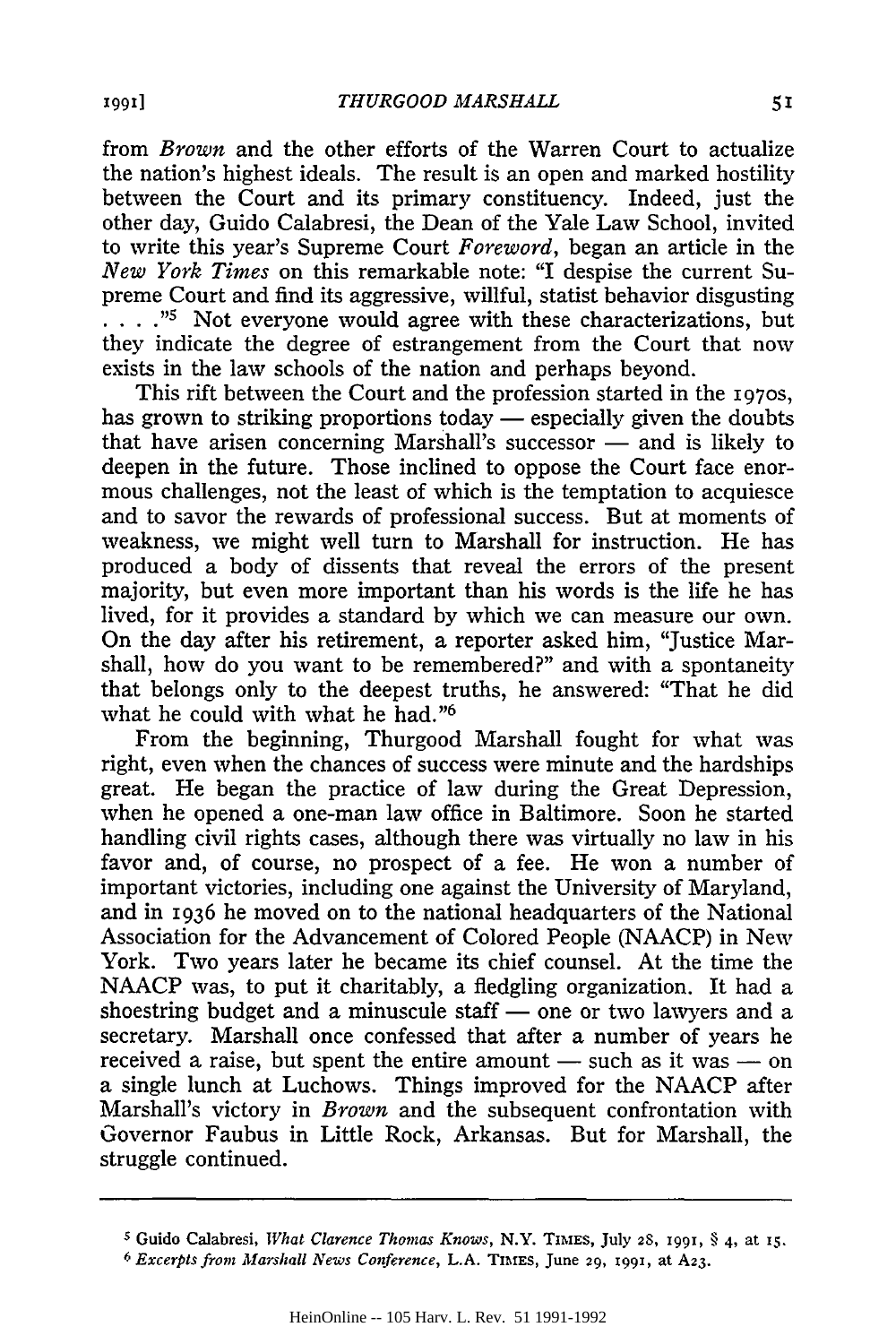I clerked for Marshall in 1964-1965, when he was a judge on the Court of Appeals for the Second Circuit, and I witnessed first-hand his extraordinary capacity to stand up for what he believed was right. At that point, the struggle stemmed from the reluctance of his colleagues to implement fully the reforms in criminal procedure being developed by the Warren Court. Unlike the battles of his early years, in these confrontations Marshall could invoke the formal authority of the Supreme Court. But in the early x96os, the Court was at the center of controversy and criticism; it needed support and had little to confer. His years as Solicitor General and his early years on the Supreme Court, when he sat in the company of his heroes, were something of a respite, for by 1967 the Warren Court had achieved considerable power. But soon the tide shifted.

In 1968 Richard Nixon campaigned for the presidency by attacking the Warren Court, and upon winning, began to make appointments to alter radically the Court's direction. Justice Marshall soon began to feel under siege. In 197o he was hospitalized with pneumonia, and, as he tells the story, was informed by a doctor one day that President Nixon had been inquiring about his health. Instantly, Marshall instructed the doctor to tell the President, "Not yet." In the end, he proved true to his word, although this resolve meant that he would spend the next twenty years — almost his entire career on the Supreme Court  $-$  in battle against the counterrevolution led by Justice, later Chief Justice, Rehnquist.

On the Justice's retirement, one law professor trying to summarize Marshall's years of service on the High Court aptly referred to him as "the Great Dissenter."7 In his dissents, he continually tried to remind us how far short we have fallen from our ideals. Justice Marshall made a career of protesting the roll-back in school desegregation, the dismantling of procedural protections for the accused, the erection of new barriers to affirmative action, the disregard for free speech, and the reinstitution of the death penalty. On his last day on the bench, Justice Marshall dissented from a Rehnquist decision permitting the admission of victim impact evidence in capital cases, and he concluded his opinion and his career on this worrisome note: "Cast aside today are those condemned to face society's ultimate penalty. Tomorrow's victims may be minorities, women or the indigent."8

Sitting in the Supreme Court's exalted offices, one does not need great courage to speak out, only strong convictions and a will to resist. Much more than that, however, was needed when Marshall began his career as a civil rights lawyer. Marshall loved telling stories of those early years - and he retold those stories so often that they must be true. During my clerkship year, I heard many tales of his travels in

**<sup>7</sup>** Kathleen M. Sullivan, *Marshall,* the Great *Dissenter,* N.Y. TIMEs, June **29, 1991,** at **A2 <sup>3</sup> . 8** Payne v. Tennessee, **IiI** S. Ct. 2597, 26 <sup>25</sup>**(iggi)** (Marshall, J., dissenting).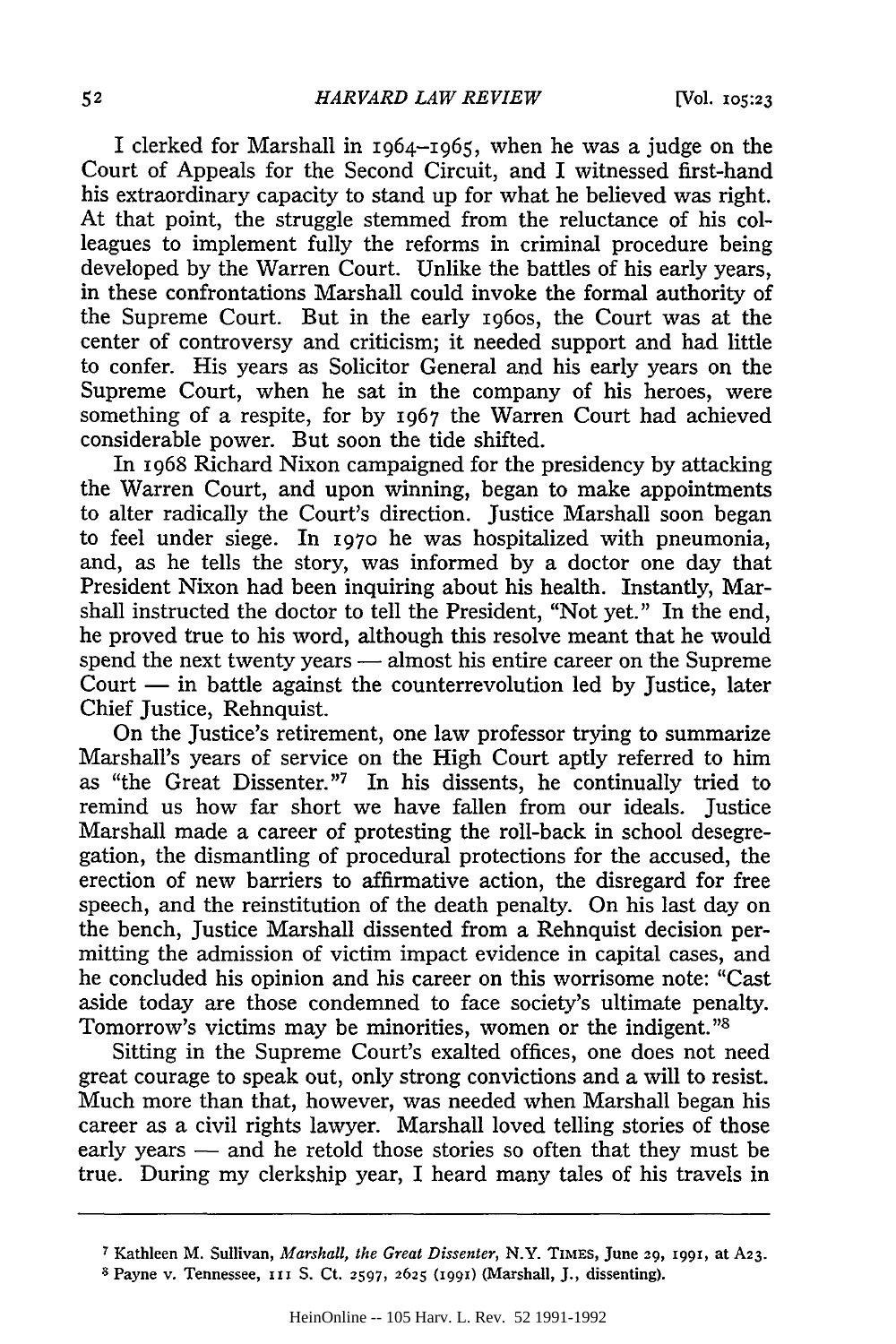the South, especially in the late 193os and **1940S** when he criss-crossed the region by car and train, lived out of a suitcase, and confronted the crude and violent racism of the day. He spoke admiringly of the ordinary folk  $-$  for example, the plaintiffs in his school suits  $-$  who risked their livelihood and sometimes their lives to ensure that justice was done. Now and then, he mentioned a white official  $-$  a judge or a sheriff  $-$  who at great personal sacrifice did what simple decency required. Usually, the stories ended with a chuckle and a self-effacing twist, in which he pictured himself eagerly running out of town to escape a pistol-whipping or trying to pass himself off as a chauffeur to skirt a threatening crowd.

Even Marshall knew when to move on. Once he recalled this encounter in a small Mississippi town:

I was out there on the train platform, trying to look small, when this cold-eyed man with a gun on his hip came up. "Nigguh," he said, "I thought you oughta know the sun ain't nevah set on a live nigguh in this town." So I wrapped my constitutional rights in cellophane, tucked them in my hip pocket  $-$  and caught the next train.

Marshall's modesty in reciting these tales was admirable, but it did not mask the immediacy of the danger he faced. We do not often think that great lawyering requires courage, but it does, and Thurgood Marshall has plenty.

I also marveled at the absence of bitterness or anger in his character. The Justice is a warm and jovial person, always ready to tease. His favorite term of endearment when addressing his law clerks was "knucklehead." Sometimes I was just "boy." Although I am sure that there was, and still is, much in America and on the Court that angered him, Marshall rarely let those feelings surface. He worked steadily and determinedly to forge the law into an effective instrument of reform, but he always listened to his adversaries, pondered the argument, and then stood tall and straight. Justice Black once described Marshall's argument in *Brown* in just these terms and contrasted it with that of John W. Davis - often reputed to be one of the greatest advocates of the century  $-\omega$  who lost both his cool and his argument when he crossed swords with Marshall in *Brown.*

None of this is to deny that Marshall was frustrated with the changes in the Court and that he sometimes let an angry sentence slip out. An early example is his dissent in *United States v. Kras,9* in which the majority upheld the application of a court filing fee to a poor person and tried to minimize the hardship by insisting that the fee was not much of a burden. The statute provided for the payment of the fee by installments ranging from \$1.28 to \$1.92 a week  calculated by the Court to be "less than the price of a movie and little

**<sup>9</sup>** 409 **U.S.** 434 (1973).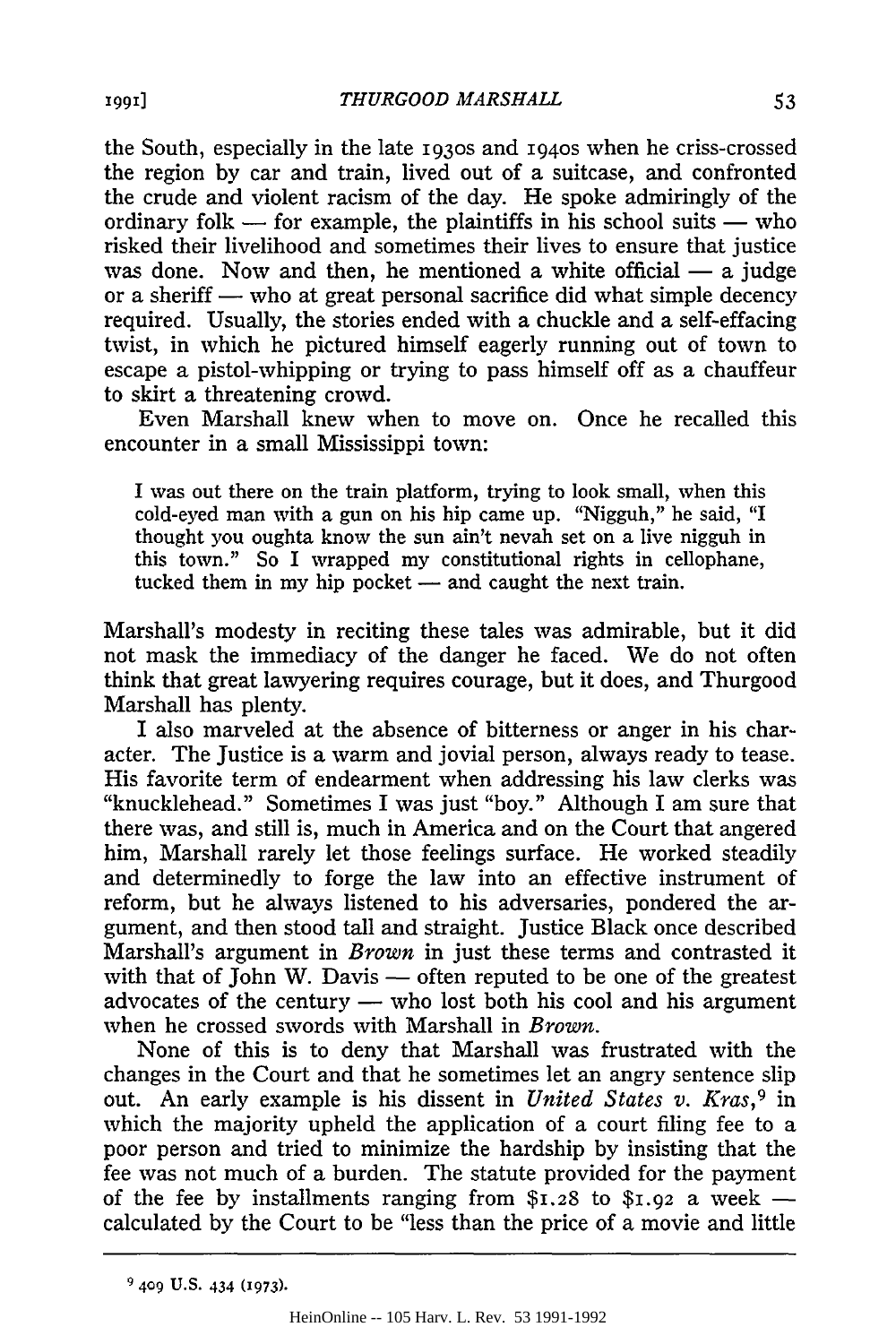more than the cost of a pack or two of cigarettes."<sup>10</sup> Justice Marshall responded angrily: "It is perfectly proper for judges to disagree about what the Constitution requires. But it is disgraceful for an interpretation of the Constitution to be premised on unfounded assumptions about how people live." $11$  Such slips became more common as the retrenchment of rights became more pronounced. In recent years, he has described the position of the majority as "astonishing," "arrogant," "facile," "myopic," "perfunctory," "impetuous," "dismaying," and "indecent."<sup>12</sup> Once, when a majority of the Court invalidated a modest program of Richmond, Virginia to eradicate the vestiges of past discrimination, he used almost all these adjectives in a single dissent.<sup>13</sup> For the most part, however, these displays of anger were the exception. Thurgood Marshall is a passionate man, but strongly disciplined; as such, he is the epitome of the law.

As might be expected of someone who spent his life fighting against the odds, the Justice is always determined to find glimmers of hope, even in the darkest hour. A few years ago, he spoke at a reunion of law clerks and reflected on the significance of the confrontation in the Senate over the nomination of Robert Bork. The Justice suggested that the decision of the Senate, rejecting the nomination of a man who had devoted his career to attacking  $-$  indeed, mocking  $-$  the Warren Court, gave us a reason to be optimistic. "Decency seems to be coming out of the closet," as he put it. Subsequent developments belied this prognosis (I never thought of Marshall as much of a soothsayer), but his resolve to be hopeful remained. "Nothing can shake my faith in my country," he commented on many occasions; "I still firmly believe that right will win out." Thurgood Marshall is a good man, and he often acted as though he were under a moral duty to see the best in people. On some occasions that proved impossible, but then he would quickly let the matter pass.

Throughout his life, Thurgood Marshall was moved and supported by his love of family. His wife, Cissy, is truly a remarkable person, spirited and determined, but always with the warmth that is the Marshall trademark. Every time the Justice said — which was quite often  $-$  "Isn't she something," we would all rush to agree. He is equally devoted to his two sons. He certainly was the only judge on

*<sup>10</sup> Id.* at 449.

*<sup>11</sup> Id.* at **460** (Marshall, J., dissenting).

*<sup>12</sup> See, e.g.,* Payne v. Tennessee, rI **S.** Ct. **2597, 2623 (199i)** (Marshall, J., dissenting) ("This truncation of the Court's duty to stand by its own precedents is astonishing."); City of Richmond v. J.A. Croson Co., 488 U.S. 469, **529, 530,** 543, 554 (i989) (Marshall, J., dissenting) (characterizing the majority's position as myopic, dismaying, perfunctory, and facile); Wainwright v. Adams, 466 U.S. 964, 965-66 (1984) (Marshall, **J.,** dissenting) ("The Court's jurisprudence is increasingly being marked by an indecent desire to rush to judgement in capital cases. **...** [C]aution has been thrown to the winds with an impetuousness and arrogance that is truly astonishing.").

*<sup>13</sup>See Richmond,* 488 U.S. at **528** (Marshall, **J.,** dissenting).